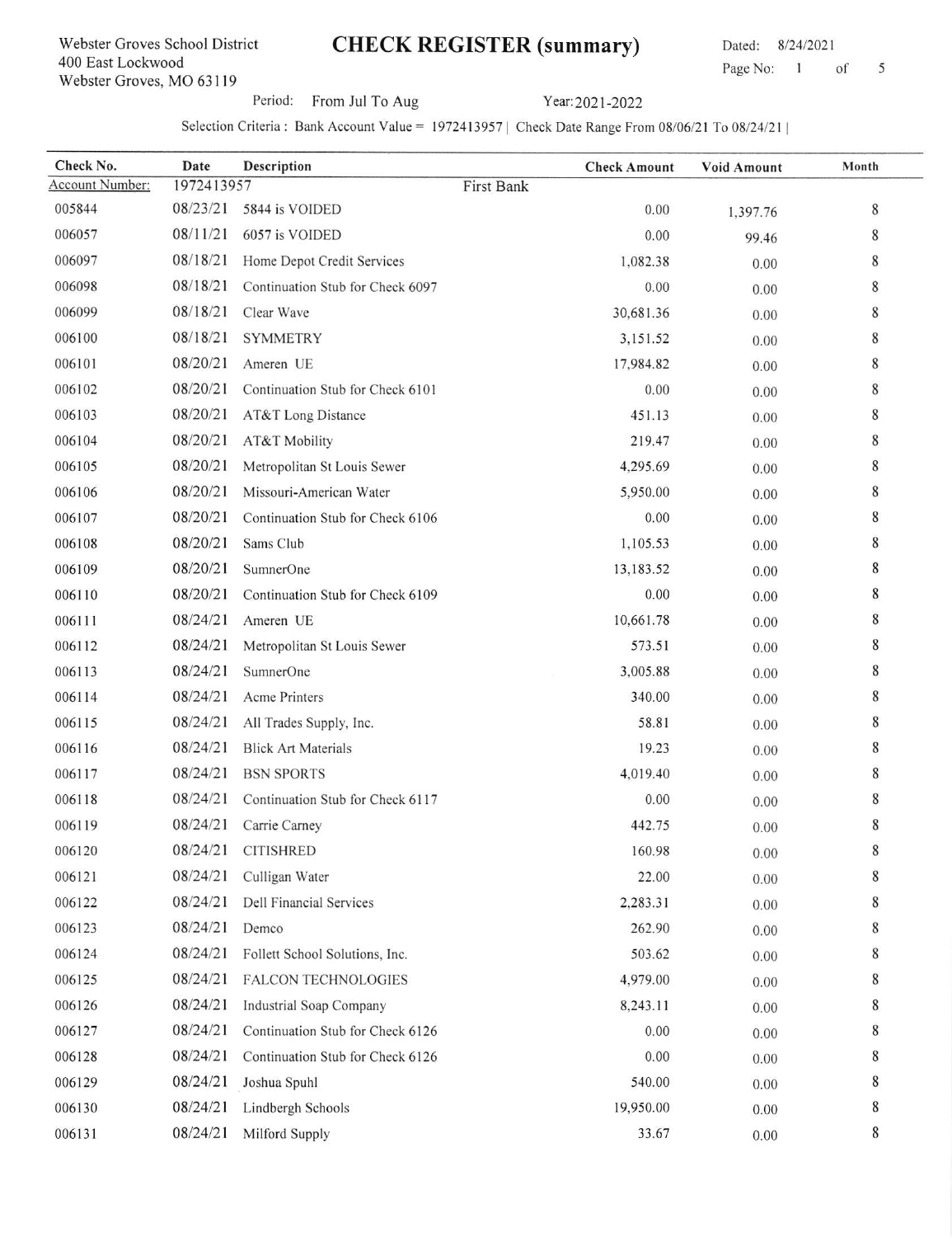## CHECK REGISTER (summary) Dated: 8/24/2021

Page No: 2 of 5

Period: From Jul To Aug Year: 2021-2022

Selection Criteria : Bank Account Value = 1972413957 | Check Date Range From 08/06/21 To 08/24/21 |

| Check No.<br>006132 | Date<br>08/24/21 | Description<br>Music In Motion   | <b>Check Amount</b><br>110.90 | <b>Void Amount</b><br>0.00 | Month<br>8 |
|---------------------|------------------|----------------------------------|-------------------------------|----------------------------|------------|
| 006133              | 08/24/21         | Office Essentials Incorporated   | 11.70                         | 0.00                       | 8          |
| 006134              | 08/24/21         | QUESTAR ASSESSMENT, INC.         | 1,474.28                      | 0.00                       | 8          |
| 006135              | 08/24/21         | Quill Corporation                | 779.00                        | 0.00                       | 8          |
| 006136              | 08/24/21         | Continuation Stub for Check 6135 | 0.00                          | 0.00                       | 8          |
| 006137              | 08/24/21         | Continuation Stub for Check 6135 | 0.00                          | 0.00                       | 8          |
| 006138              | 08/24/21         | Really Good Stuff                | 186.93                        | 0.00                       | 8          |
| 006139              | 08/24/21         | RSR Electronics, INC             | 246.49                        | 0.00                       | 8          |
| 006140              | 08/24/21         | SAVVAS LEARNING CO LLC           | 14,861.19                     | 0.00                       | 8          |
| 006141              | 08/24/21         | Continuation Stub for Check 6140 | 0.00                          | 0.00                       | 8          |
| 006142              | 08/24/21         | <b>SCHOLASTIC</b>                | 189.66                        | 0.00                       | 8          |
| 006143              | 08/24/21         | Staples Advantage                | 33.67                         | 0.00                       | 8          |
| 006144              | 08/24/21         | <b>STEPHANIE GRUBB</b>           | 1,327.50                      | 0.00                       | 8          |
| 006145              | 08/24/21         | <b>ALEXIS CARUSO</b>             | 12.00                         | 0.00                       | 8          |
| 006146              | 08/24/21         | ANNE LINK                        | 304.00                        | 0.00                       | 8          |
| 006147              | 08/24/21         | <b>Batteries Plus</b>            | 49.51                         | 0.00                       | 8          |
| 006148              | 08/24/21         | Chemsearch                       | 1,005.40                      | 0.00                       | 8          |
| 006149              | 08/24/21         | Daleyne Griggs                   | 53.16                         | 0.00                       | 8          |
| 006150              | 08/24/21         | Denise Foley                     | 131.65                        | 0.00                       | 8          |
| 006151              | 08/24/21         | <b>Education Week</b>            | 79.00                         | 0.00                       | 8          |
| 006152              | 08/24/21         | FIRST STUDENT                    | 8,129.14                      | 0.00                       | 8          |
| 006153              | 08/24/21         | Follett Library Resources        | 535.38                        | 0.00                       | 8          |
| 006154              | 08/24/21         | Continuation Stub for Check 6153 | 0.00                          | 0.00                       | 8          |
| 006155              | 08/24/21         | Gale Cengage Learning            | 9,778.03                      | 0.00                       | 8          |
| 006156              | 08/24/21         | Grainger                         | 590.00                        | 0.00                       | 8          |
| 006157              | 08/24/21         | Lawn Care Equipment              | 438.15                        | 0.00                       | 8          |
| 006158              | 08/24/21         | <b>MASA</b>                      | 6,112.00                      | 0.00                       | 8          |
| 006159              | 08/24/21         | McGraw-Hill Sch Edu Holdings LLC | 11,405.82                     | 0.00                       | 8          |
| 006160              | 08/24/21         | Missouri Vocational Enterprises  | 550.00                        | 0.00                       | 8          |
| 006161              | 08/24/21         | NEUSITZ, JESSICA D               | 378.62                        | 0.00                       | 8          |
| 006162              | 08/24/21         | Continuation Stub for Check 6161 | 0.00                          | 0.00                       | 8          |
| 006163              | 08/24/21         | Office Essentials Incorporated   | 165.82                        | 0.00                       | 8          |
| 006164              | 08/24/21         | Perma-Bound                      | 1,561.43                      | 0.00                       | 8          |
| 006165              | 08/24/21         | PPG Architectural Finishes       | 2,257.00                      | 0.00                       | 8          |
| 006166              | 08/24/21         | Continuation Stub for Check 6165 | 0.00                          | 0.00                       | 8          |
| 006167              | 08/24/21         | Continuation Stub for Check 6165 | 0.00                          | 0.00                       | 8          |
| 006168              | 08/24/21         | Continuation Stub for Check 6165 | 0.00                          | 0.00                       | 8          |
| 006169              | 08/24/21         | Samantha Snyder                  | 42.92                         | 0.00                       | 8          |